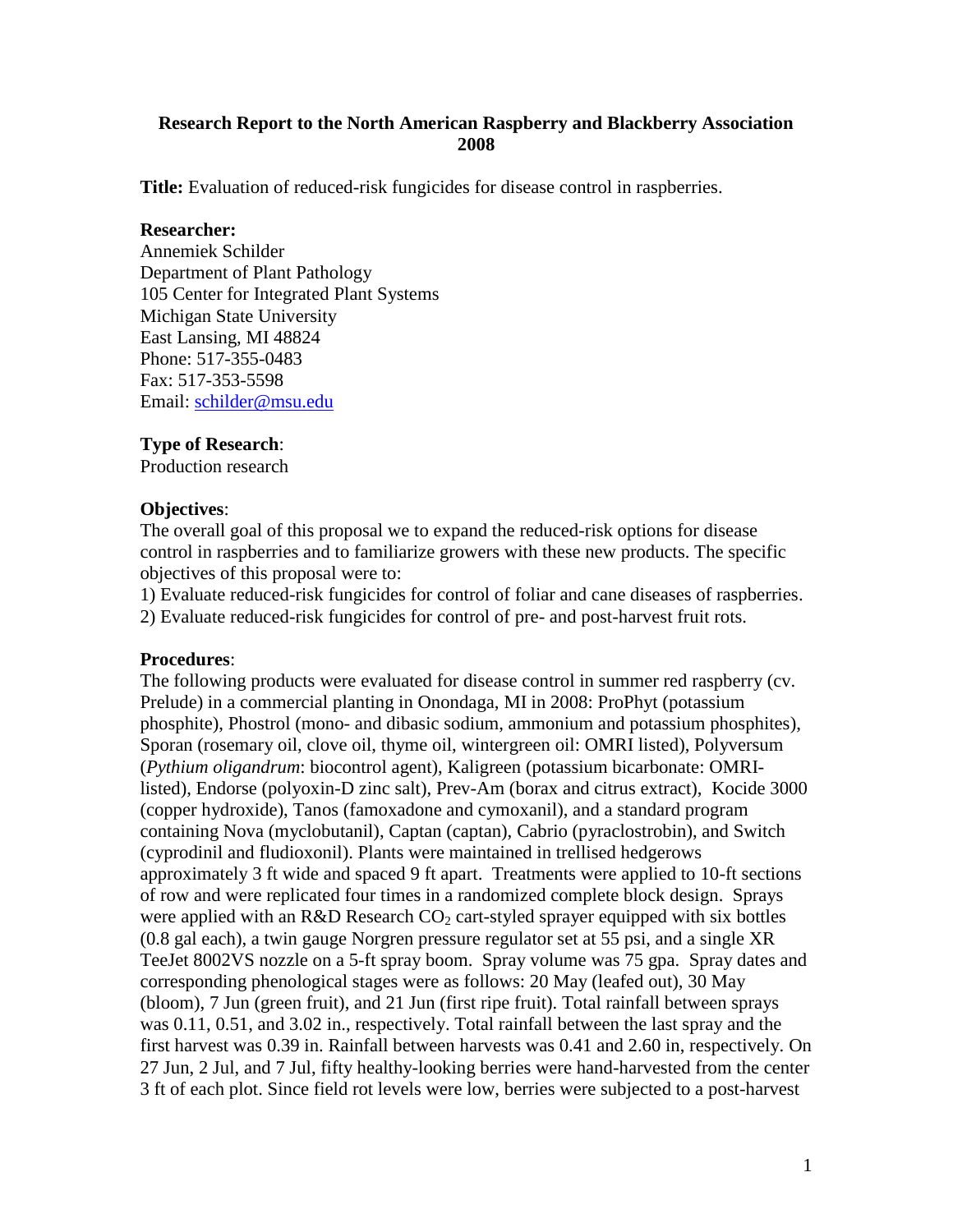rot test. Berries were placed equidistantly on metal screens in aluminum trays and incubated at room temperature and 100% RH for 5 days before being examined for postharvest rots. On 15 Aug, leaves were evaluated for leaf spot severity and canes were evaluated for spur blight incidence. Plants were also observed for phytotoxicity throughout the season.

#### **Results:**

Leaf spot severity was low in 2008. Spur blight, however, was moderately severe with over 80% of the canes having one or more lesions in August. All treatments reduced leaf spot severity, with the standard fungicide program providing 100% control (Table 1). Many other programs were statistically similar to the standard program, including all Tanos programs, Kocide, Endorse, Polyversum, and Prev-Am. All treatments also reduced spur blight incidence compared to the untreated control (Table 2). However, the standard program was numerically the most effective and statistically similar to the 8-oz Tanos program and Kocide. There were no statistical differences between the Kocide program and Kocide alternated with Tanos. ProPhyt was significantly more effective than Phostrol against spur blight, while these fungicides were similar in their efficacy against leaf spot. The reduction in control observed when Tanos was substituted for Cabrio on June 6 suggests that this may be an important timing for spur blight control. Frequent precipitation in June and July resulted in high post-harvest Botrytis fruit infection incidence (Table 3). The most effective treatments were those with Switch as the last spray before harvest. Unfortunately, reliable data were not available for the remaining treatments at the first harvest. However, the effect of Switch on Botrytis rot incidence was still detectable and significant more than two weeks after the last spray.

#### **Conclusions:**

Biological and reduced-risk fungicides all controlled raspberry leaf spot. Among these, Polyversum and Endorse were most effective; however, disease pressure was light in 2008. The phosphorous acids showed similar levels of (moderate) control against various diseases as in 2007, indicating that they are more versatile than just controlling Phytophthora root rot. Spur blight was harder to control than leaf spot (probably because most infections occur near the ground) and ProPhyt looked best among the reducedrisk/biological fungicides. Adding Tanos to a program of copper sprays tended to improve disease control, but was generally not significantly different from Kocide applied alone. None of the reduced-risk/biological fungicides was very effective against post-harvest Botrytis gray mold and programs with Switch as the last spray before harvest were most effective. Overall, the "standard" fungicide program with four consecutive sprays of Nova, Captan, Cabrio, and Switch was most effective at keeping raspberries healthy throughout the season. This program also alternates fungicides in different chemical classes for fungicide resistance management.

**Matching funding:** With NARBA funds, we were able to leverage \$3,000 in matching funds from the USDA IR-4 project, and \$4,500 in matching funds from DuPont Inc. Fungicides for testing were donated by various companies.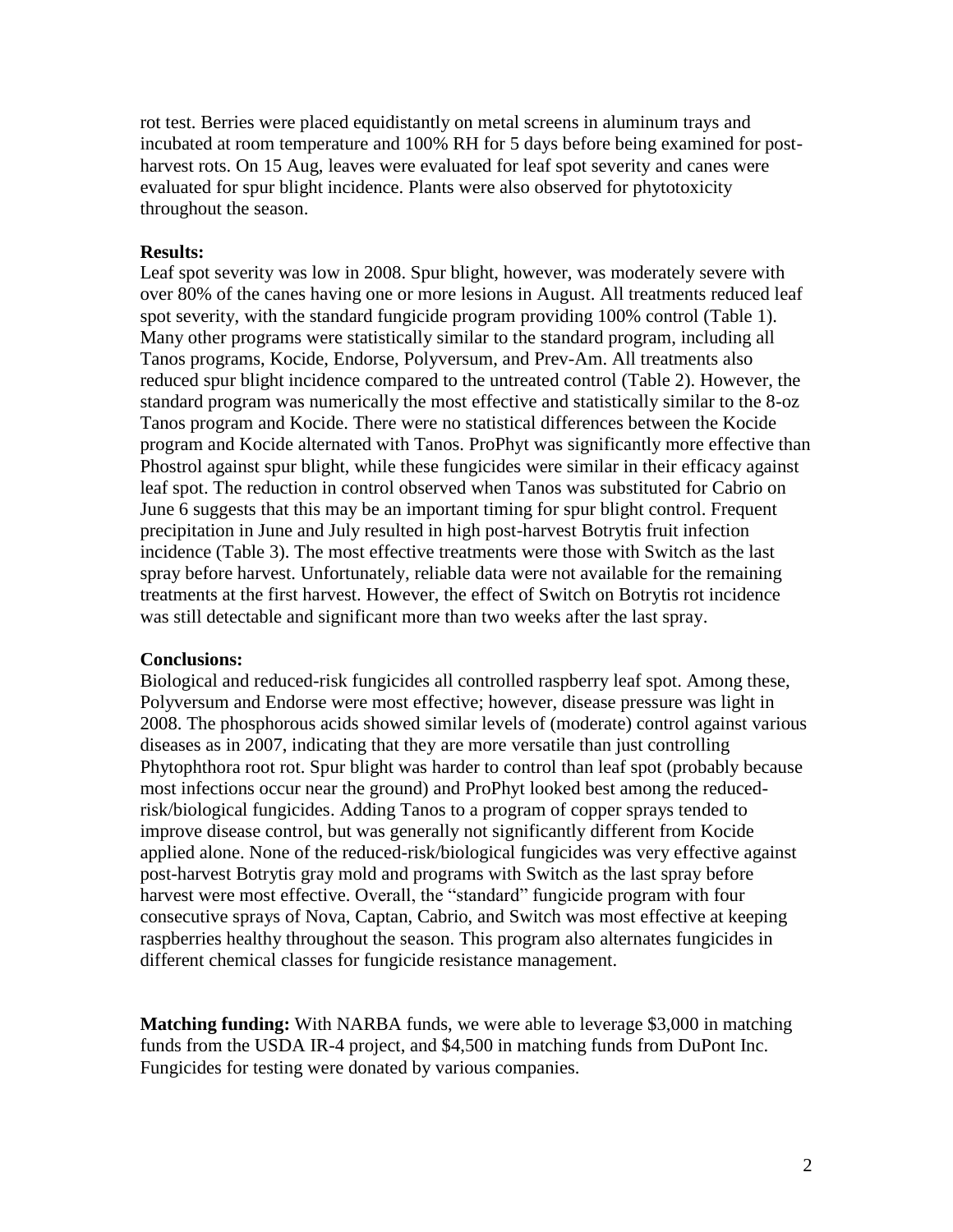| Г |  | `able |  |
|---|--|-------|--|
|   |  |       |  |

|                                                                                                                               |                                 |            | Leaf spot severity     |                        |
|-------------------------------------------------------------------------------------------------------------------------------|---------------------------------|------------|------------------------|------------------------|
| Treatment rate/A                                                                                                              | Application timing <sup>z</sup> |            | (% leaf area infected) | % Control <sup>y</sup> |
|                                                                                                                               |                                 | 3.75 $a^x$ |                        |                        |
|                                                                                                                               |                                 | 1.25       | b                      | [67]                   |
|                                                                                                                               |                                 | 1.25       | b                      | [67]                   |
|                                                                                                                               |                                 | 1.13       | b                      | $[70]$                 |
|                                                                                                                               |                                 | 1.00       | $\mathbf b$            | $[73]$                 |
|                                                                                                                               |                                 | 0.88       | bcd                    | $[77]$                 |
|                                                                                                                               |                                 | 0.50       | bcd                    | $[87]$                 |
|                                                                                                                               |                                 | 0.38       | bcd                    | [90]                   |
|                                                                                                                               |                                 | 0.38       | bcd                    | [90]                   |
| Tanos $10$ oz +                                                                                                               |                                 |            |                        |                        |
| Kocide 3000 1 lb                                                                                                              | 3,<br>1,                        |            |                        |                        |
|                                                                                                                               | 2.<br>$\overline{4}$            | 0.13       | cd                     | [97]                   |
| Tanos $8$ oz $+$                                                                                                              |                                 |            |                        |                        |
| Kocide 3000 1 lb                                                                                                              | 3,<br>1,                        |            |                        |                        |
|                                                                                                                               | 2.<br>$\overline{4}$            | 0.13       | cd                     | $[97]$                 |
| Nova 40W 2 oz                                                                                                                 | 1,                              |            |                        |                        |
| Captan 80WDG 3 lb                                                                                                             | 2,                              |            |                        |                        |
| Tanos 10 oz                                                                                                                   | 3,                              |            |                        |                        |
| Switch 62.5WG 14 oz                                                                                                           | 4                               | 0.13       | cd                     | [97]                   |
| Nova 40W 2 oz                                                                                                                 | 1,                              |            |                        |                        |
| Captan 80WDG 3 lb                                                                                                             | 2,                              |            |                        |                        |
| Cabrio EG 14 oz                                                                                                               | 3,                              |            |                        |                        |
| Switch 62.5WG 14 oz                                                                                                           | 4                               | 0.0        | d                      | $[100]$                |
| <sup>2</sup> Spray dates: $1 = 20$ May (leafed out), $2 = 30$ May (bloom), $3 = 7$ Jun (green fruit), and $4 = 21$ Jun (first |                                 |            |                        |                        |

<sup>y</sup>Column means followed by the same letter are not significantly different according to Fisher's Protected LSD test (*P*≤0.05).

<sup>x</sup>The percent control is expressed relative to the untreated check.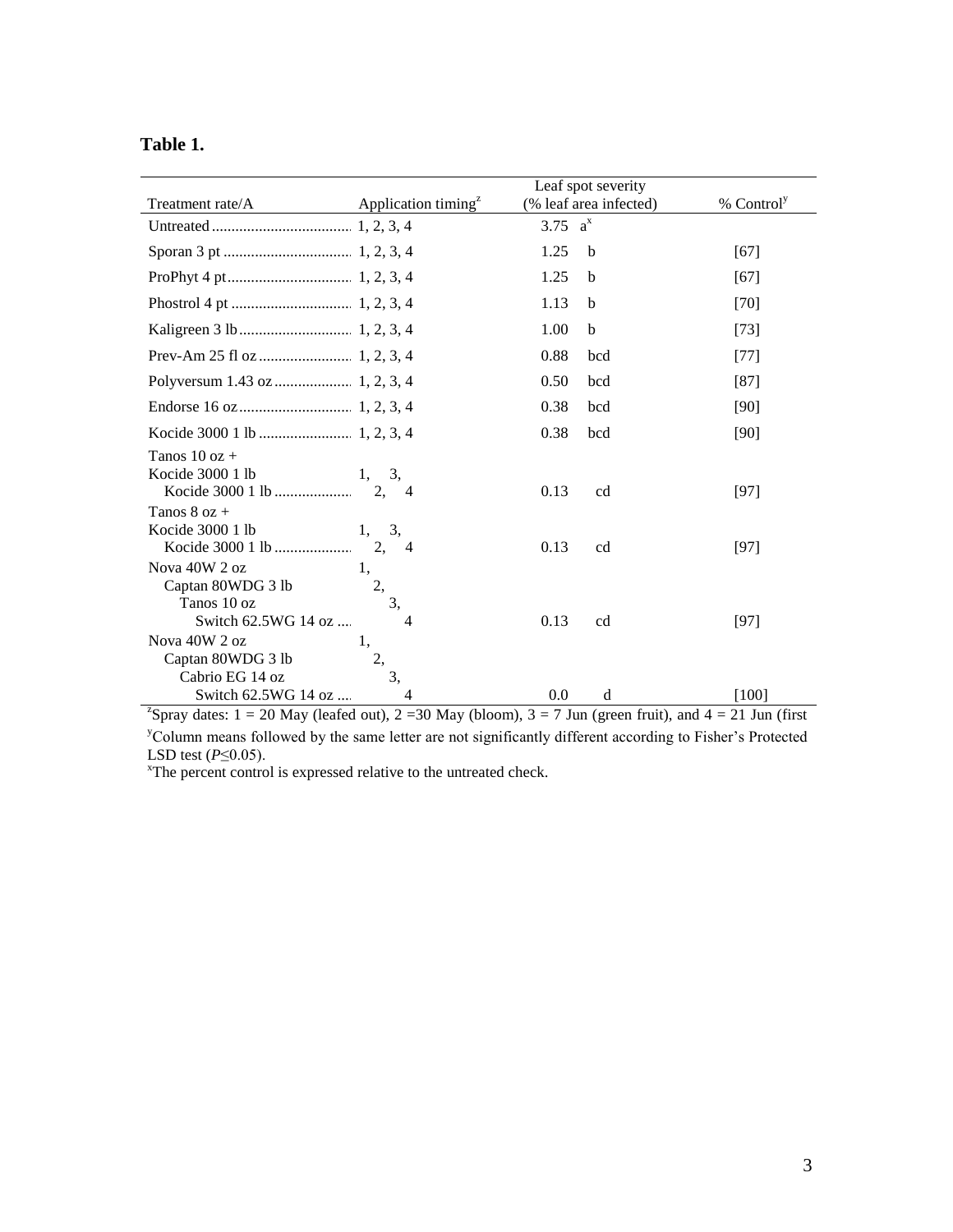| l`able | ∸• |
|--------|----|
|--------|----|

|                                       |                                  | Spur blight incidence | % Control <sup>y</sup> |
|---------------------------------------|----------------------------------|-----------------------|------------------------|
| Treatment rate/A                      | Application timing <sup>2</sup>  | (% canes infected)    |                        |
|                                       |                                  | 81.3 $a^x$            |                        |
|                                       |                                  | 63.8<br>b             | $[22]$                 |
|                                       |                                  | 56.3<br>bc            | [30]                   |
|                                       |                                  | 53.8<br>bcd           | $[34]$                 |
|                                       |                                  | 50.0<br>cd            | $[38]$                 |
|                                       |                                  | 43.8<br>cde           | [46]                   |
|                                       |                                  | 43.8<br>cde           | [46]                   |
| Nova 40W 2 oz<br>Captan 80WDG 3 lb    | 1.<br>2,<br>$\overline{3}$       |                       |                        |
| Tanos 10 oz<br>Switch 62.5WG 14 oz    | 4                                | 42.5<br>de            | $[48]$                 |
|                                       |                                  | 36.3<br>ef            | $[55]$                 |
| Tanos $10$ oz $+$<br>Kocide 3000 1 lb | 3,<br>1,<br>2,<br>$\overline{4}$ | ef<br>33.8            | $[58]$                 |
|                                       |                                  | 25.0<br>fg            | [69]                   |
| Tanos $8$ oz +<br>Kocide 3000 1 lb    | 3,<br>1,                         |                       |                        |
| Nova 40W 2 oz                         | 2,<br>$\overline{4}$<br>1,       | 23.8<br>fg            | $[71]$                 |
| Captan 80WDG 3 lb<br>Cabrio EG 14 oz  | 2,<br>3,                         |                       |                        |
| Switch 62.5WG 14 oz                   | 4                                | 15.0<br>g             | [82]                   |

<sup>z</sup>Spray dates:  $1 = 20$  May (leafed out),  $2 = 30$  May (bloom),  $3 = 7$  Jun (green fruit), and  $4 = 21$  Jun (first ripe fruit).

<sup>y</sup>Column means followed by the same letter are not significantly different according to Fisher's Protected LSD test (*P*≤0.05).

<sup>x</sup>The percent control is expressed relative to the untreated check.